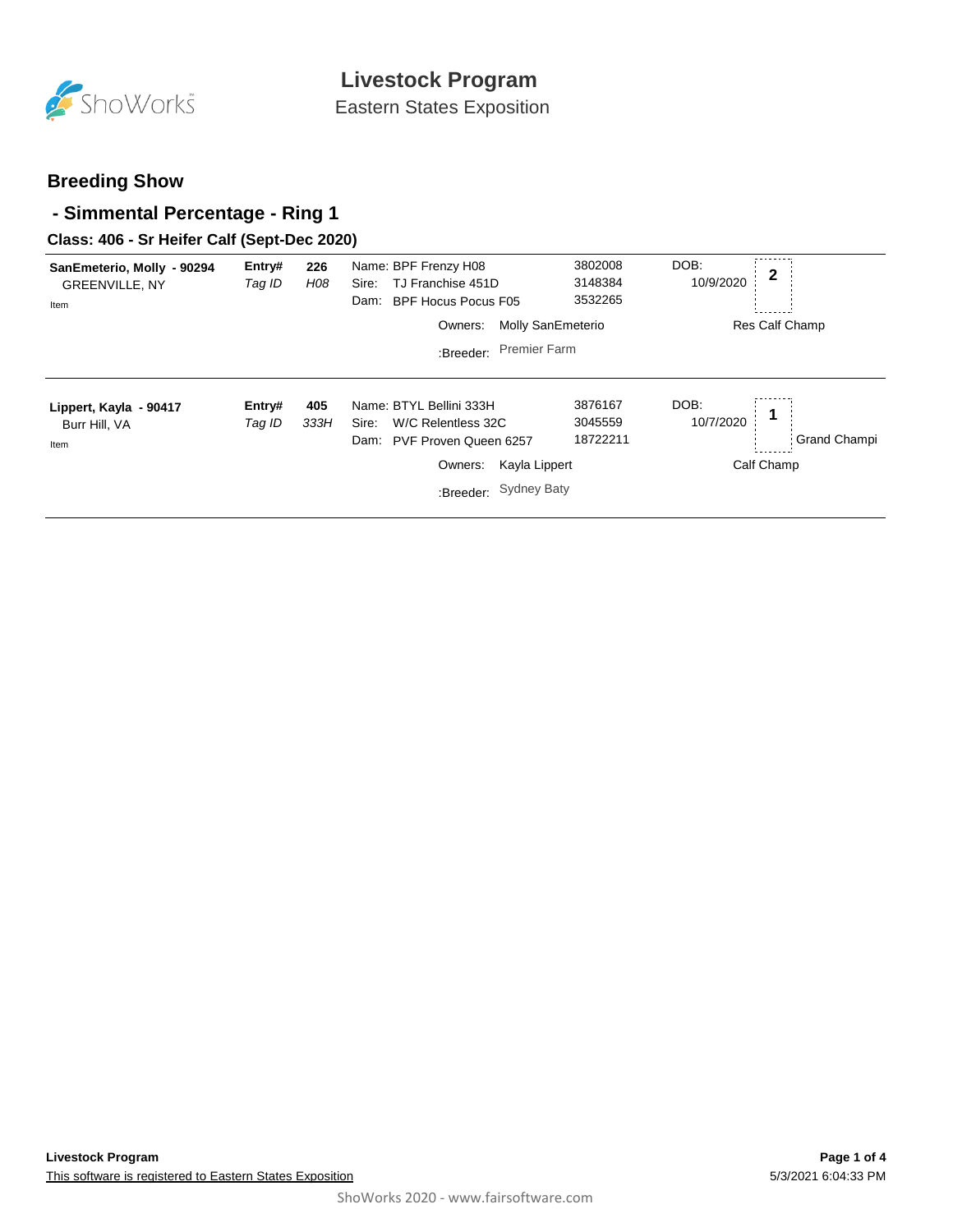

# **Livestock Program**

Eastern States Exposition

### **Class: 409 - Summer Yearling (May-Aug 2020)**

| hicks, james - 90233<br>rhinebeck, NY<br>Item  | Entry#<br>Tag ID             | 152<br>213H            | Name: TDF Francesca 213H<br>Sire:<br>TL Profit 6<br>D601<br>Dam:        | 3870261<br>3364397<br>3870260 | DOB:<br>6/2/2020  | ------- |
|------------------------------------------------|------------------------------|------------------------|-------------------------------------------------------------------------|-------------------------------|-------------------|---------|
|                                                |                              |                        | James Hicks<br>Owners:                                                  |                               |                   |         |
| <b>Tanner Francis</b><br>:Breeder:             |                              |                        |                                                                         |                               |                   |         |
|                                                |                              |                        |                                                                         |                               |                   |         |
| Chernicki, Caitlyn - 270<br>Hanson, MA<br>Item | Entry#<br>Tag ID             | 127<br>CH <sub>2</sub> | Name: NF 0527 Sweet Lyla<br>CCR Cowboy Cut 5048Z<br>Sire:<br>Dam: Hanna | 3870062<br>2703910<br>3363871 | DOB:<br>5/27/2020 | 2       |
|                                                | Caitlyn Chernicki<br>Owners: |                        |                                                                         |                               |                   |         |
|                                                |                              |                        | :Breeder: Caitlyn Chernicki                                             |                               |                   |         |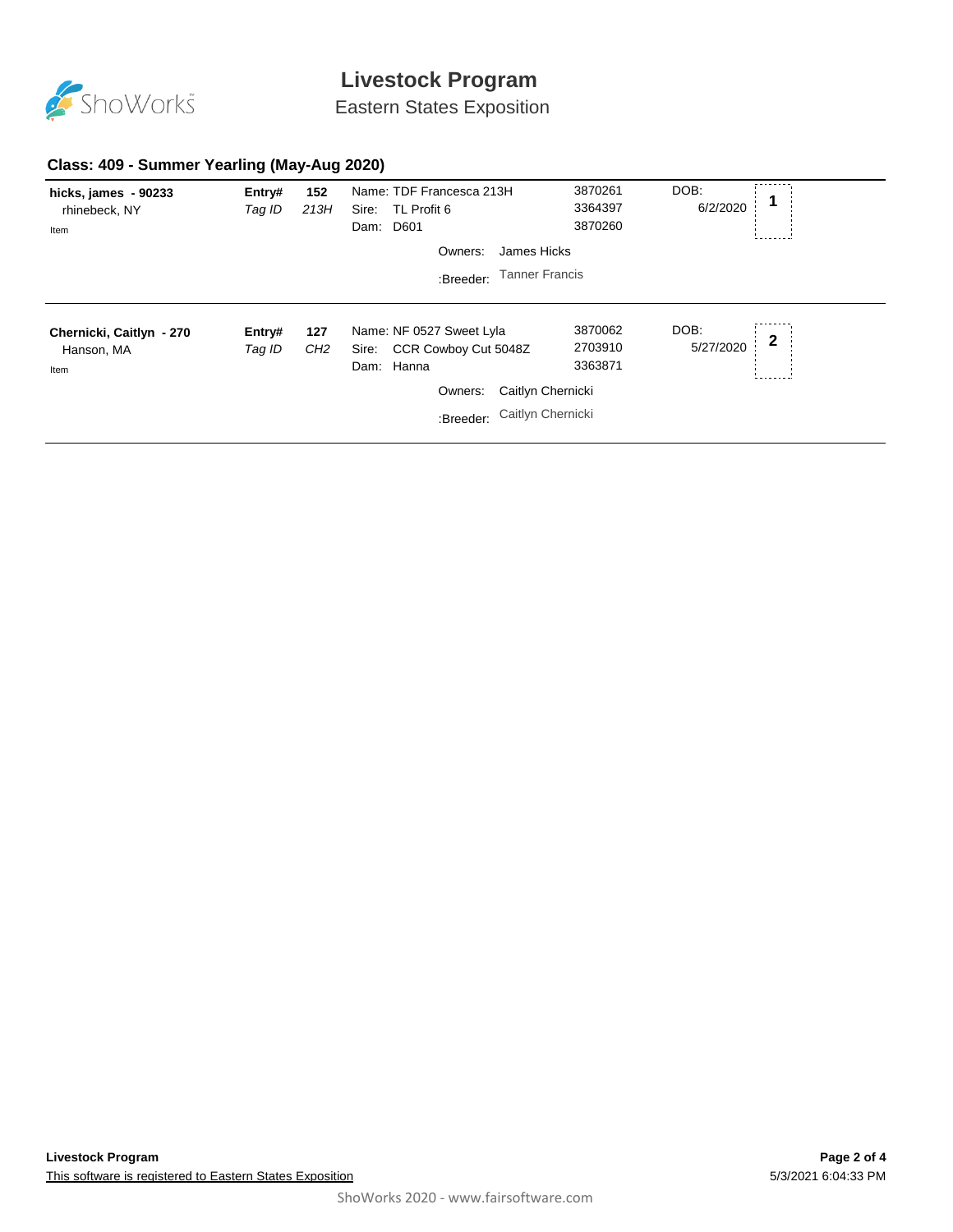

# **Livestock Program**

Eastern States Exposition

#### **Class: 412 - Spring Yearling (Mar-Apr 2020)**

| Roberts, Harrison - 130<br>Williamsburg, MA<br>Item | Entry#<br>Tag ID | 392<br><b>HH13</b>      | Name: HFSC Howling Coyote HH13<br>LLSF Up Rising Z925<br>Sire:<br>STN Hidden Treasure<br>Dam:                                                                        | 3796058<br>2646300<br>2921575  | DOB:<br>4/3/2020  | 3              |
|-----------------------------------------------------|------------------|-------------------------|----------------------------------------------------------------------------------------------------------------------------------------------------------------------|--------------------------------|-------------------|----------------|
|                                                     |                  |                         | <b>Harrison Roberts</b><br>Owners:                                                                                                                                   |                                |                   |                |
|                                                     |                  |                         | <b>Hillcrest Farm</b><br>:Breeder:                                                                                                                                   |                                |                   |                |
| mccarthy, olivia - 90390<br>Houlton, Me<br>Item     | Entry#<br>Tag ID | 250<br>H <sub>525</sub> | Name: REIB Miss Express 415<br>Conley Express 7211<br>Sire:<br>Harkers Promise Ima Joy<br>Dam:                                                                       | 3811005<br>3719581<br>2860763  | DOB:<br>3/20/2020 | 2              |
|                                                     |                  |                         | Olivia McCarthy<br>Owners:                                                                                                                                           |                                | Res Int Champ     |                |
|                                                     |                  |                         | Cole Reiboldt<br>:Breeder:                                                                                                                                           |                                |                   |                |
| Caron, Ashton - 90327<br>Corinna, ME<br>Item        | Entry#<br>Tag ID | 393<br>01H              | Name: 4 Star/AJCF Heaven's Door<br>HPF Quantum Leap Z952<br>Sire:<br><b>HPF Knockout 282E</b><br>Dam:<br><b>Ashton Caron</b><br>Owners:<br>Ashton Caron<br>:Breeder: | 3877336<br>2649657<br>31272619 | DOB:<br>3/4/2020  | 1<br>Int Champ |
|                                                     |                  |                         |                                                                                                                                                                      |                                |                   |                |